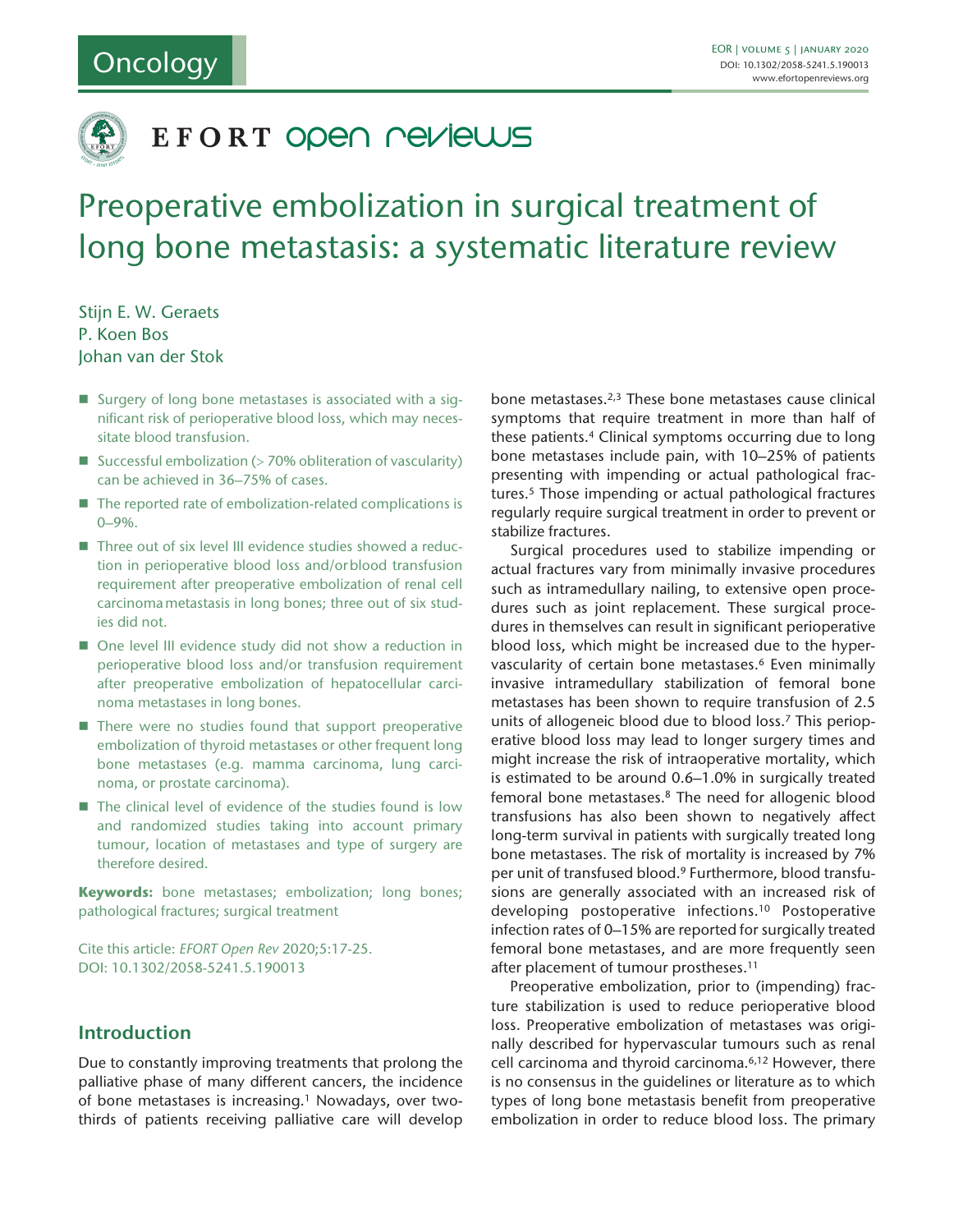#### **Table 1. Complete search**

#### **embase.com 854**

('artificial embolization'/exp OR (embolization\* OR embolisation\* OR embolized OR embolised OR chemoemboli\* OR radioemboli\* OR ((artificial\* OR transcatheter\* OR catheter\* OR chemo\* OR radio\* OR transarter\* OR therapeut\*) NEAR/6 (embol\* OR thrombus\*)) OR embolotherap\* OR (therapeut\* NEAR/3 occlusi\*) OR tace OR tare OR tae):ab,ti) AND ('bone metastasis'/exp OR 'bone marrow metastasis'/de OR 'spine metastasis'/de OR ('bone'/exp AND metastasis/ de) OR (((bone OR bones OR osseous OR osteoplast\* OR skelet\* OR musculoskelet\* OR spine OR spinal OR pelvis OR pelvic OR vertebra\* OR femur OR femoral OR humer\* OR tibia\* OR costal) NEAR/6 metastas\*)):ab,ti) NOT ([animals]/lim NOT [humans]/lim) NOT ([Conference Abstract]/lim OR [Letter]/lim OR [Note]/lim OR [Editorial]/lim)

#### **Medline Ovid 346**

(Embolization, Therapeutic/ OR Chemoembolization, Therapeutic/ OR (embolization\* OR embolisation\* OR embolized OR embolised OR chemoemboli\* OR radioemboli\* OR ((artificial\* OR transcatheter\* OR catheter\* OR chemo\* OR radio\* OR transarter\* OR therapeut\*) ADJ6 (embol\* OR thrombus\*)) OR embolotherap\* OR (therapeut\* ADJ3 occlusi\*) OR tace OR tare OR tae).ab,ti.) AND ((exp Bone and Bones/ AND Neoplasm Metastasis/) OR (((bone OR bones OR osseous OR osteoplast\* OR skelet\* OR musculoskelet\* OR spine OR spinal OR pelvis OR pelvic OR vertebra\* OR femur OR femoral OR humer\* OR tibia\* OR costal) ADJ6 metastas\*)).ab,ti.) NOT (exp animals/ NOT humans/) NOT (letter OR news OR comment OR editorial OR congresses OR abstracts).pt.

#### **Cochrane CENTRAL 12**

((embolization\* OR embolisation\* OR embolized OR embolised OR chemoemboli\* OR radioemboli\* OR ((artificial\* OR transcatheter\* OR catheter\* OR chemo\* OR radio\* OR transarter\* OR therapeut\*) NEAR/6 (embol\* OR thrombus\*)) OR embolotherap\* OR (therapeut\* NEAR/3 occlusi\*) OR tace OR tare OR tae):ab,ti) AND ((((bone OR bones OR osseous OR osteoplast\* OR skelet\* OR musculoskelet\* OR spine OR spinal OR pelvis OR pelvic OR vertebra\* OR femur OR femoral OR humer\* OR tibia\* OR costal) NEAR/6 metastas\*)):ab,ti)

#### **Web of science 278**

TS=(((embolization\* OR embolisation\* OR embolized OR embolised OR chemoemboli\* OR radioemboli\* OR ((artificial\* OR transcatheter\* OR catheter\* OR chemo\* OR radio\* OR transarter\* OR therapeut\*) NEAR/5 (embol\* OR thrombus\*)) OR embolotherap\* OR (therapeut\* NEAR/2 occlusi\*) OR tace OR tare OR tae)) AND ((((bone OR bones OR osseous OR osteoplast\* OR skelet\* OR musculoskelet\* OR spine OR spinal OR pelvis OR pelvic OR vertebra\* OR femur OR femoral OR humer\* OR tibia\* OR costal) NEAR/5 metastas\*))) ) AND DT=(article)

#### **Google scholar 200**

embolization|embolisation|chemoembolization|"artificial|transcatheter|therapeutic embolism|thrombus"

"bone|bones|osseous|osteoplastic|skeletal|musculoskeletal|spine|spinal|pelvis|pelvic|vertebral|femur|femoral|humerus|humeral|tibia|tibial metastasis|metastases"

#### **Table 2. Inclusion and exclusion criteria**

| Inclusion criteria                                                                                      | <b>Exclusion criteria</b>                                                             |
|---------------------------------------------------------------------------------------------------------|---------------------------------------------------------------------------------------|
| Long bone metastases with preoperative<br>embolization                                                  | $<$ 5 eligible patients                                                               |
| Given outcome variable (blood loss and/or<br>transfusion rate)                                          | Spinal and skull metastases                                                           |
| Known primary tumour<br>Control group<br>Detailed treatment and outcome<br>information                  | Technical descriptive studies<br>Primary osseous malignancy<br>Vascular malformations |
| Original publications in English, German<br>or Dutch language<br>Publication date between 1988 and 2018 |                                                                                       |

aim of this systematic review was to identify long bone metastases that benefit from preoperative embolization in order to reduce perioperative blood loss or blood transfusion requirement. Therefore, we determined the effectiveness of embolization, the incidence of embolization-related complications, reduction in operation time and optimal timing of surgery following embolization.

## **Methods**

## *Search strategy and eligibility criteria*

The Preferred Reporting Items for Systematic reviews and Meta-Analyses (PRISMA) guidelines were used as a guide for planning and performing this systematic review.13 We conducted a systematic review of the literature to retrieve all clinical studies listed in PubMed, Embase, Medline, Web of science, Cochrane and Google scholar (1998 to December 2017) containing information on blood loss and/or transfusion rate of patients with preoperative

embolization prior to surgical treatment of long bone metastases. Our search was performed on 1 December 2017 and was refreshed on 20 December 2018. Search terms were categorized to retrieve all studies concerning embolization and bone metastases. The complete search is provided in Table 1. First, all retrieved titles were combined in Endnote (X7.5), then duplicate articles were removed and all titles and abstract were screened by two independent authors (SG and JS) to select eligible articles. Then full-text articles were read and included or excluded based on the exclusion and inclusion criteria given in Table 2. Any discrepancy between the authors was resolved through discussion. All the reference lists of the full-text articles were screened for relevant articles that had not been found through the literature search.

## *Analysis of data*

The primary outcome measure is reduction in perioperative blood loss, which can be measured directly as perioperative blood loss or indirectly through decrease in haemoglobin or the need for blood transfusion. Secondary outcome measures were: operation time and embolizationrelated complications, as well as timing between preoperative embolization and surgery. Furthermore, data on patient characteristics (age, sex, number), primary tumour, location, timing of embolization, type of surgery, study design, perioperative blood loss, and transfusion requirement were collected for each study. To assess for risk of bias of the included studies, the Methodological Index for Non-Randomized Studies (MINORS) was used.14 To assess the level of evidence, the Oxford Centre for Evidence Based Medicine table (OCEBM) was assigned to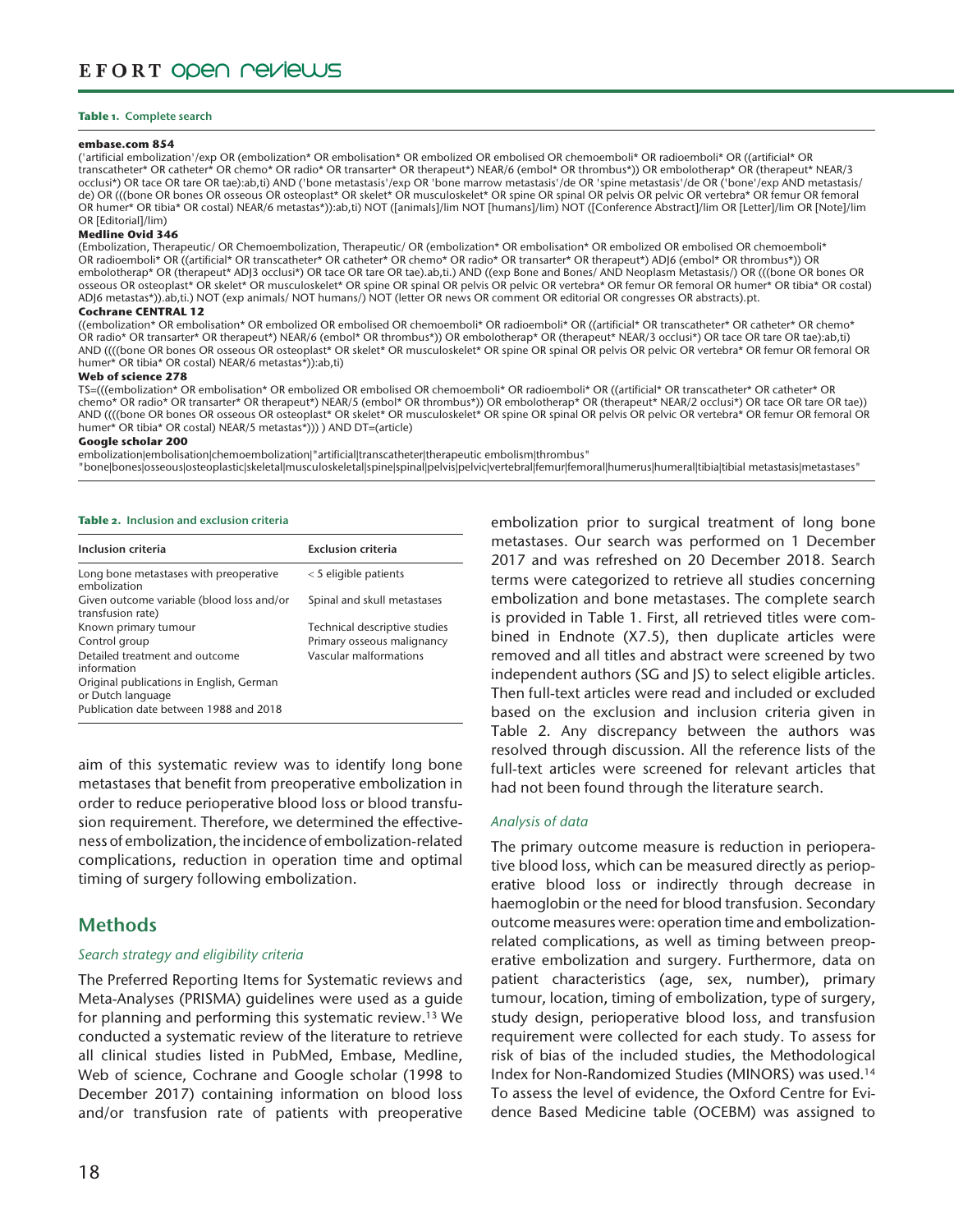

**Fig. 1** Search process.

each study (OCEBM Levels of Evidence Working Group, 'The Oxford Levels of Evidence 2').

## **Results**

#### *Literature search*

The search process of our systematic review is presented in the PRISMA flow chart (Fig. 1). Our initial search retrieved a total of 1690 studies of which, after exclusion of duplicate studies, 1098 studies where further screened by two independent reviewers (SG and JS). In total, 61 studies were considered eligible based on title and abstract. After reading the full-text articles of those 61 eligible studies, another 54 articles were excluded due to the following exclusion criteria: spinal or pelvic metastases only ( $n = 39$ ); reports with < 5 eligible cases ( $n = 7$ );<sup>15-21</sup> review article  $(n = 2)$ ;<sup>22,23</sup> incomplete outcome data given  $(n = 4)$ ;<sup>6,24-26</sup> short practical instruction article  $(n = 1)$ ;<sup>27</sup> lack of a control group ( $n = 1$ ).<sup>28</sup> This led to a final number of seven articles that met all inclusion criteria.29–35 A risk of

bias analysis was performed for each of those seven studies (Table 3). Reference screening of the full-text articles did not yield additional references.

## *Risk of bias and level of evidence*

No randomized controlled trials were found, the seven articles that were included all were retrospective casecohort studies, providing an OCEBM score of 3. The MINORS scores ranged from 7 to 13 (Table 3).

#### *Primary outcome measures*

The primary outcome measures are summarized in Table 4.

#### *Blood loss in metastasis of renal cell carcinoma*

Six studies compared the effect of preoperative embolization of renal cell metastases to a control group. Of those six studies, three reported a significant reduction in perioperative blood loss and/or blood transfusion requirement. Three studies (Pazionis et al,<sup>32</sup> Ratasvuori et al<sup>33</sup> and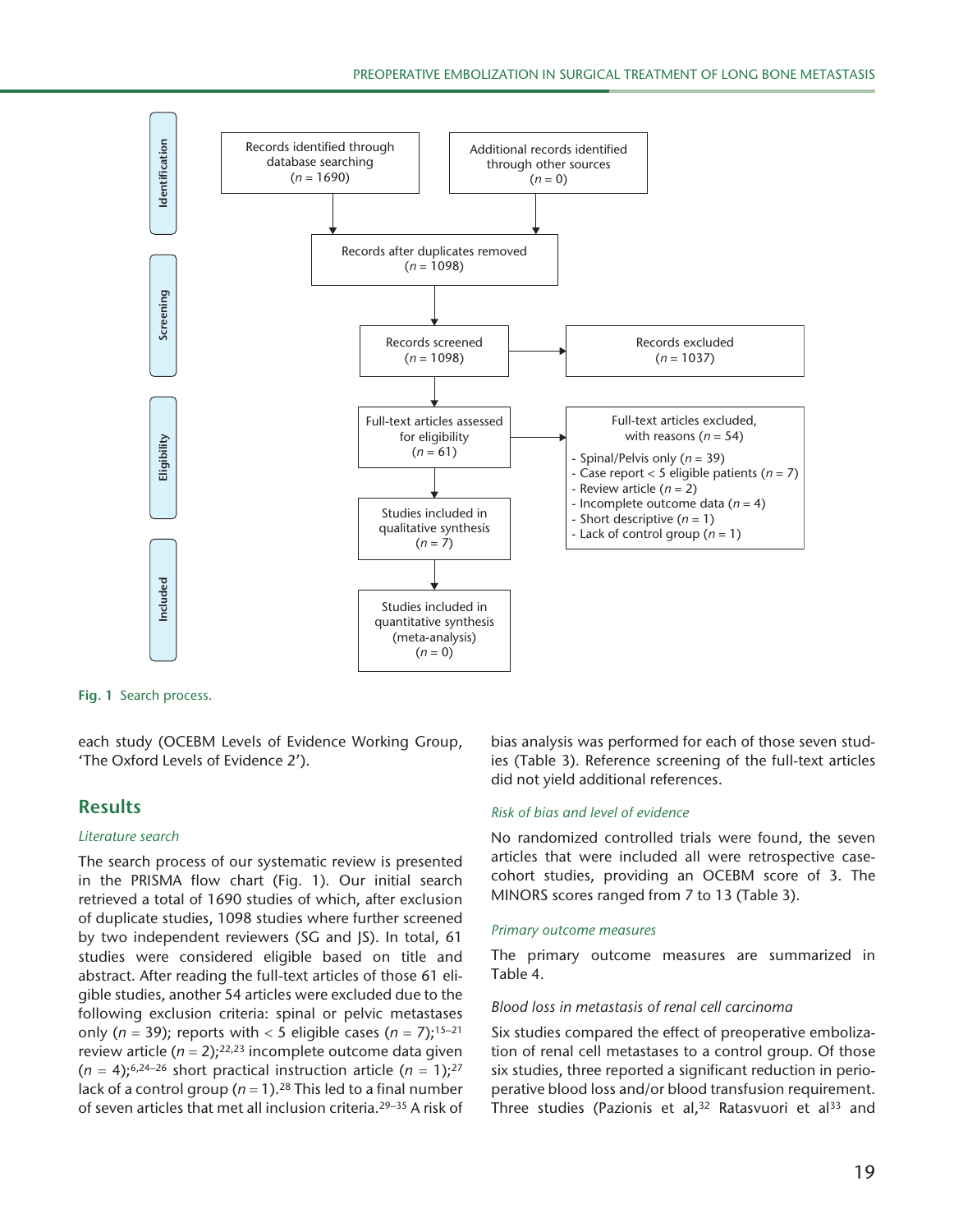# EFORT ODEN PEVIEWS

#### **Table 3. Included studies**

| Author, year                                     | Study<br>design | Primary tumour                                                                                                                                             | Location<br>metastasis $(n)$                                                                         | (n)     | Inclusions embolizations Control<br>(n) |                                                                     | Primary<br>outcome                                                                                            | <b>Oxford levels MINORS</b><br>of evidence | score          |
|--------------------------------------------------|-----------------|------------------------------------------------------------------------------------------------------------------------------------------------------------|------------------------------------------------------------------------------------------------------|---------|-----------------------------------------|---------------------------------------------------------------------|---------------------------------------------------------------------------------------------------------------|--------------------------------------------|----------------|
| Sun et al,<br>199834                             | Case-<br>cohort | Renal cell carcinoma                                                                                                                                       | Femur $(11)$<br>Pelvis (1)<br>Humerus (1)<br>Spinal (2)                                              | 16      | 16                                      | Complete<br>devascularization<br>vs incomplete<br>devascularization | <b>Blood loss</b>                                                                                             | 3                                          | 11             |
| Chatziioannou Case-<br>et al, 2000 <sup>29</sup> | cohort          | Renal cell carcinoma                                                                                                                                       | Femoral/<br>acetabular region<br>(17)<br>Humerus (9)<br>Pubic ramus (1)<br>Scapula (1)               | 26      | $28*$                                   | Complete<br>devascularization<br>vs incomplete<br>devascularization | <b>Blood loss</b><br>Transfusion<br>requirements                                                              | 3                                          | 11             |
| Kickuth et al,<br>200830                         | Case-<br>cohort | Multiple:<br>renal cell carcinoma<br>(18), malignant<br>melanoma (1),<br>leiomyosarcoma<br>(1), hepatocellular<br>carcinoma (1),<br>prostate carcinoma (1) | Femur (14)<br>Humerus (4)<br>Acetabulum (1)<br>Tibia (1)<br>Ulna $(1)$<br>L2 vertebral body<br>(1)   | 22      | 22                                      | Complete<br>devascularization<br>vs incomplete<br>devascularization | <b>Blood loss</b>                                                                                             | 3                                          | $\overline{7}$ |
| Pazionis et al,<br>201432                        | Case-<br>cohort | Renal cell carcinoma<br>and thyroid carcinoma                                                                                                              | Femur (49)<br>Humerus (35)<br>Pelvis (31)<br>Scapula (7)                                             | $118**$ | 53                                      | Preoperative<br>embolization<br>vs operative<br>treatment only      | <b>Blood loss</b><br>Operation time<br>renal function<br>impairment                                           | 3                                          | 13             |
| Kim et al,<br>201531                             | Case-<br>cohort | Hepatocellular<br>carcinoma                                                                                                                                | Femur (36)<br>Humerus (22)<br>Pelvis (9)<br>Pelvis and<br>proximal<br>femur $(3)$<br>Other sites (5) | 75      | 22                                      | Preoperative<br>embolization<br>vs operative<br>treatment only      | <b>Blood loss</b><br>Clinical<br>outcomes<br>(haemoglobin<br>levels, admission<br>length, no<br>transfusions) | 3                                          | 9              |
| Ratasvuori<br>et al, 2016 <sup>33</sup>          | Case-<br>cohort | Renal cell carcinoma                                                                                                                                       | Femur (82)<br>Pelvis (15)<br>Humerus (37)<br>Other (14)                                              | 148     | 56                                      | Preoperative<br>embolization<br>vs operative<br>treatment only      | <b>Blood loss</b>                                                                                             | 3                                          | 13             |
| Jernigan et al,<br>201835                        | Case-<br>cohort | Renal cell carcinoma                                                                                                                                       | Femur                                                                                                | 1285    | 135                                     | Preoperative<br>embolization<br>vs operative<br>treatment only      | Transfusion<br>requirements                                                                                   | 3                                          | 12             |

*Note*. MINORS, Methodological Index for Non-Randomized Studies.

\*Two patients were embolized twice in the same area due to relapse after the first operation.

\*\*Two patients underwent two separate preoperative transcatheter arterial embolization sessions, four patients underwent embolization of two sites in the same session.

Jernigan et al35) compared preoperative embolization to a control group not receiving preoperative embolization. The other three studies (Chatziioannou et al,<sup>29</sup> Kickuth et al, $30$  and Sun et al $34$ ) made a distinction of technically successful embolizations (defined as more than 70% reduction of arterial blush) to incomplete embolizations and measured intraoperative blood loss.

The retrospective study by Pazionis et al found a significant reduction of perioperative blood loss and reduced need for blood transfusion following preoperative embolization. Their study included 27 patients with renal cell carcinoma and 12 patients with thyroid carcinoma, who all underwent embolization before surgery. Their control group consisted of 41 patients, also undergoing surgery, who did not have embolization and who were matched based on potential hypervascularity (i.e. underlying histologic diagnosis and lytic radiographic pattern), tumour size and operation type. If no appropriate control patient with renal cell or thyroid metastases could be found, patients with multiple myeloma were used and added to the control group ( $n = 6$ ). Blood loss was  $900\pm1230$  mL in the group that underwent embolization versus 1770±2590 mL in the control group. The transfusion rate was  $2.15\pm3.03$  units in the group that underwent embolization versus  $3.56 \pm 5.37$  units in the control group.<sup>32</sup>

The retrospective study by Ratasvuori et al found no significant reduction in perioperative blood loss for patients who underwent preoperative embolization. Their study included 144 patients who all underwent surgery of bone metastases from renal cell carcinoma, 56 of these patients underwent preoperative embolization. There was no strict protocol for when to use embolization. Baseline characteristics of both groups were similar regarding age, mean tumour size and localization. Metastases were found in the femur (*n* = 82), humerus (*n* = 37), pelvis (*n* = 15) and other localizations (*n* = 14). Average perioperative blood loss was 1100 mL (range 5–5700 mL) and 1000 mL (range 5–12000 mL) for, respectively, the group that underwent preoperative embolization versus the control group.33 Also the retrospective study by Jernigan et al did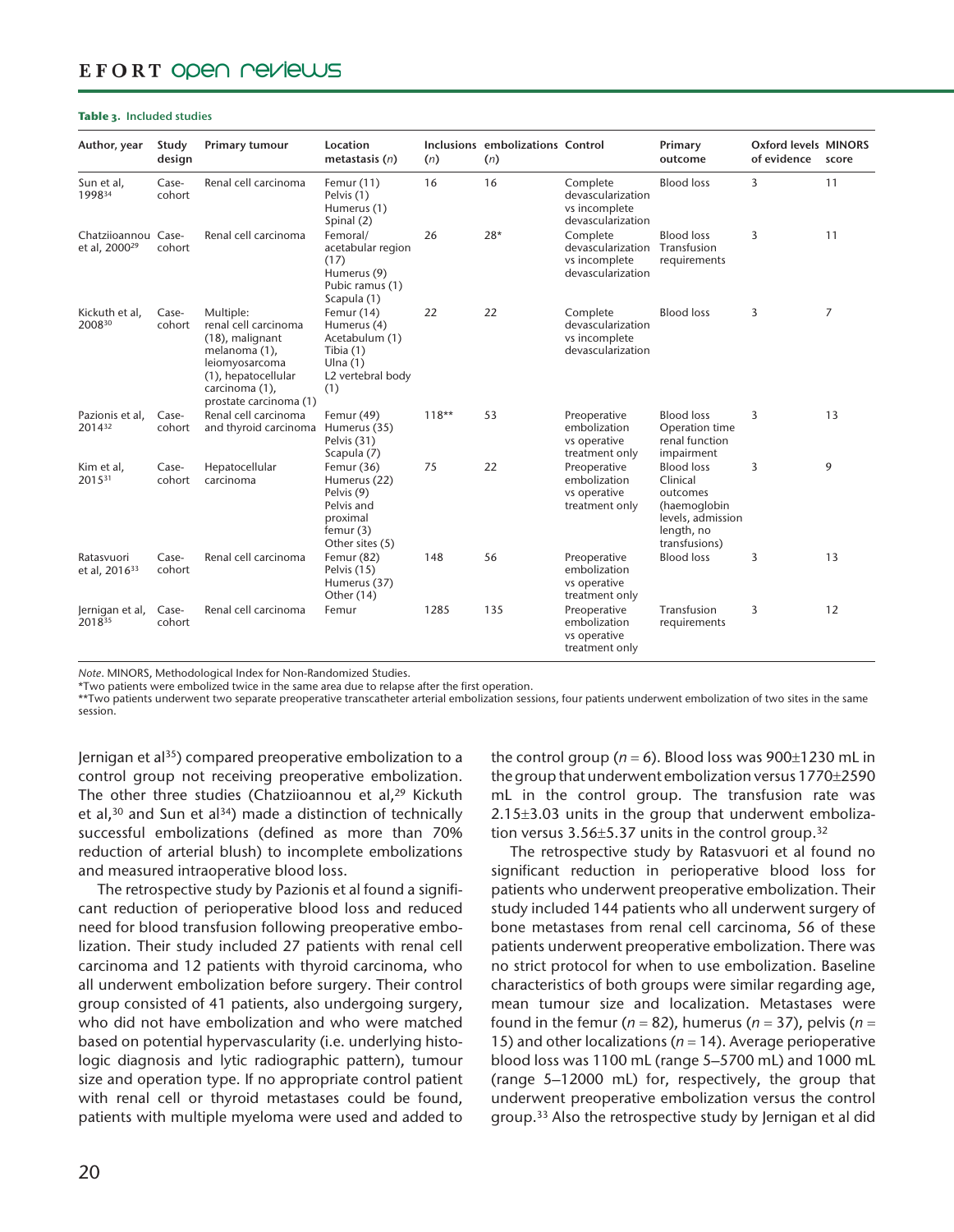#### **Table 4. Primary outcome measure**

| Author, year                            | Tumour $(n^*)$                 | <b>Effect</b>                                                                                                                                                                                                                                                                                     |
|-----------------------------------------|--------------------------------|---------------------------------------------------------------------------------------------------------------------------------------------------------------------------------------------------------------------------------------------------------------------------------------------------|
| Sun et al, 1998 <sup>34</sup>           | RCC (16)                       | Less blood loss after successful embolization:<br>- Successful embolization/unsuccessful embolization: 460 mL / 750 mL                                                                                                                                                                            |
| Chatziioannou et al, 2000 <sup>29</sup> | RCC (28)                       | Less blood loss after complete embolization:<br>- Complete embolization/incomplete embolization: 535±390 mL / 1247±1047 mL<br>Less red blood cell transfusion after complete embolization:<br>- Complete embolization/incomplete embolization: 1.3 units/2.4 units                                |
| Pazionis et al, 2014 <sup>32</sup>      | RCC (37)/TC (12)               | Less blood loss after embolization:<br>- Embolization/control: 900±1230 mL / 1770±2590 mL<br>Less transfusion volume after embolization<br>- Embolization/control: 2.15±3.03 units /.3.56±5.37 units<br>- Shorter operation time<br>- Embolization/control: 3.13 hours/3.91 hours                 |
| Kim et al, 2015 <sup>31</sup>           | HCC(22)                        | No difference in blood loss or transfusion need after embolization.<br>Reduced postoperative haemoglobin drop:<br>Embolization: day 0: 0.82 mg/dL, day 2: 1.03 mg/dL<br>Control: day 0: 1.94 mg/dL, day2: 2.23 mg/dL                                                                              |
| Kickuth et al, 2008 <sup>30</sup>       | RCC (18) and mixed tumours (4) | No significant decrease in blood loss according to embolization success<br>$-$ > 75% embolization success: blood loss 500 mL (200–4000mL, $n = 13$ )<br>- 50–75% embolization success: blood loss 1475 mL (350–3800mL, $n = 8$ )<br>$-$ < 50% embolization success: blood loss 2500 mL( $n = 1$ ) |
| Ratasvuori et al, 2016 <sup>33</sup>    | RCC (56)                       | No effect on blood loss after embolization<br>- Embolization/control: 1100mL (range 5-5700mL) / 1000 mL (range 5-12000 mL)                                                                                                                                                                        |
| Jernigan et al, 2018 <sup>35</sup>      | RCC (135)                      | No effect on transfusion requirements<br>- Embolization/control: 41 of 135 (30%) / 359 of 1150 (31%)                                                                                                                                                                                              |

*Note*. RCC, renal cell carcinoma; HCC, hepatocellular carcinoma; TC, thyroid carcinoma.

\*Number of patients with embolization.

not find a reduction in the postoperative blood transfusion requirements of patients who underwent preoperative embolization. They reviewed patients who underwent prophylactic femoral surgery for renal cell carcinoma, and compared 135 patients who underwent preoperative embolization to 1150 patients who did not. Data were retrieved from a large healthcare database. No difference in transfusion requirements was observed between preoperative transarterial embolization (41 of 135, 30%) and the control group (359 of 1150, 31%). The group that underwent preoperative embolization was more likely to be < 75 years old compared to the control group, and no protocol to determine which patients were eligible for preoperative embolization, nor the exact number of blood transfusions that were required could be retrieved from this retrospective database study.35

Of the three studies that made a distinction between successful and unsuccessful embolization, Sun et al and Chatziioannou et al both found a reduction in intraoperative blood loss, whereas Kickuth et al did not find a reduction. Sun et al retrospectively reviewed 16 patients with metastases of the femur ( $n = 11$ ), humerus ( $n = 2$ ), spine  $(n = 2)$  and ischium  $(n = 1)$ . A successful embolization (defined as obliteration of more than 70% of the tumour stain) was achieved in 12 patients and led to a significant reduction of intraoperative blood loss (460 mL versus 750 mL).34 Chatziioannou et al retrospectively reviewed 26 patients with metastases of the femur/acetabular region (*n* = 17), humerus (*n* = 9), pubic ramus (*n* = 1) and scapula (*n* = 1). A complete embolization was achieved in 10 patients, and embolization was incomplete in the

remaining 16 patients. Complete embolization resulted in a significant reduction of intraoperative blood loss (535±390 mL versus 1247±1047 mL) and red blood cell transfusion (1.3 units versus 2.4 units). $29$  Kickuth et al, however, did not find a significant reduction in intraoperative blood loss. They retrospectively reviewed 22 patients, 18 of whom had metastases of renal cell carcinoma. They grouped their patients according to the success of preoperative embolization: Group I, > 75% reduction of tumour blush; Group II, 50–75% reduction of tumour blush; and Group III, less than 50% reduction of tumour blush. Metastases were mainly found in the femur ( $n = 14$ ), and humerus (*n* = 4). The median intraoperative blood loss of Group I was 500 mL (*n* = 13, 200–4000 mL), of group II was 1475 mL (*n* = 8, 350–3800 mL) and of group III was 2500 mL (*n* = 1), but these differences were not found to be significant.30 In conclusion, three out of six level III evidence studies showed a reduction in perioperative blood loss and/or blood transfusion requirement after preoperative embolization of renal cell carcinoma metastases in long bones, three out of six studies did not.

#### *Blood loss in metastasis of hepatocellular carcinoma*

There is one study, by Kim et al, $31$  that describes preoperative embolization of metastases of hepatocellular carcinoma. This retrospective case series provides some indirect evidence to support preoperative embolization. The case series included 22 patients who underwent preoperative embolization and 53 patients who underwent operative treatment without preoperative embolization. Seven patients were excluded because preoperative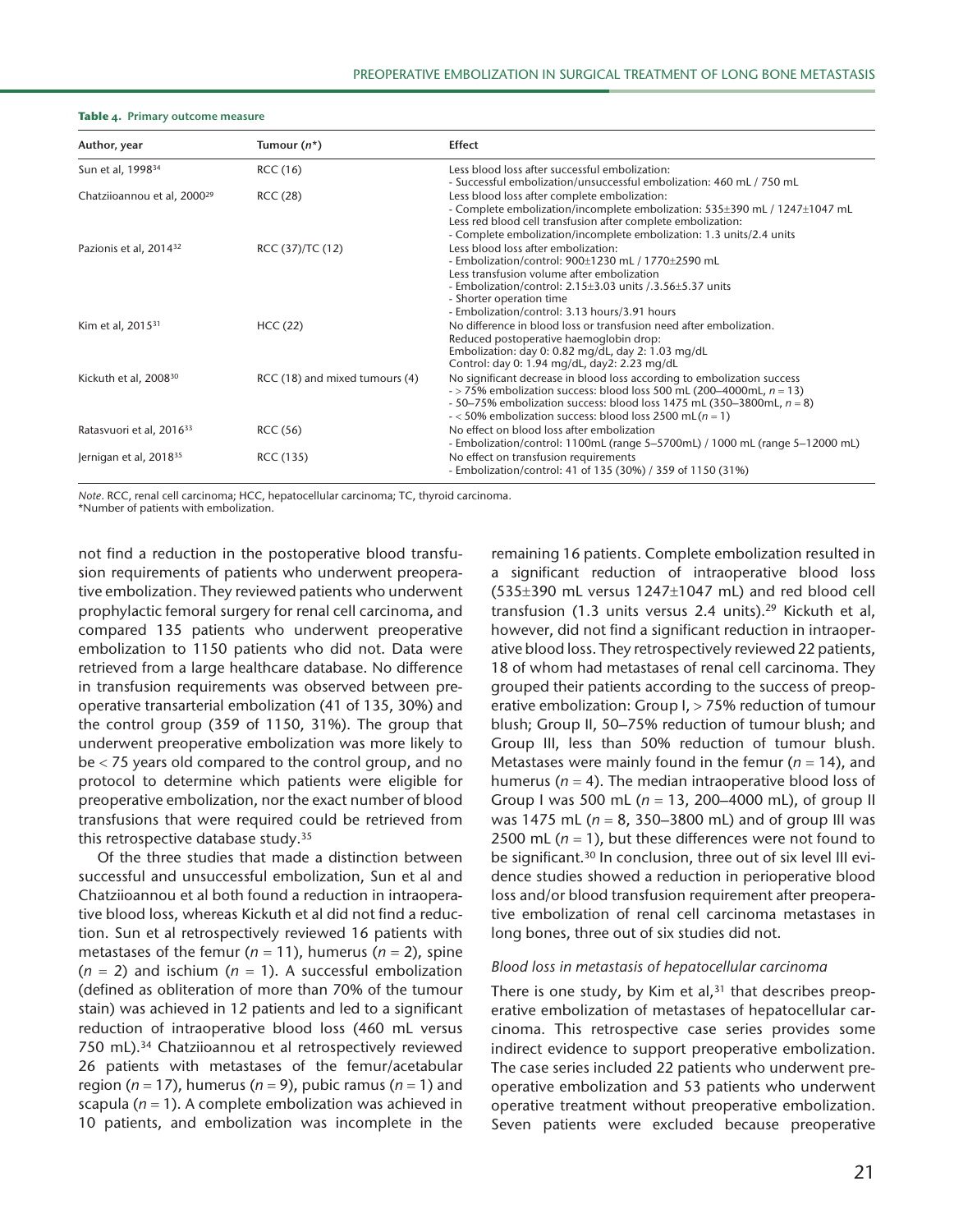## EFORT OPEN PEVIEWS

embolization was unsuccessful. The remaining groups were similar, except that the occurrence of pelvic metastases was significantly higher in the group that underwent embolization. There was no significant difference in our primary outcome measures: perioperative blood loss (2527 mL versus 2002 mL, *p* = 0.373) or red blood cell transfusion (7.55 units versus 4.58 units,  $p = 0.101$ ). However, the haemoglobin drop on postoperative day zero and day two was significantly reduced (0.82 mg/dL versus 1.94 mg/dL on day 0, and 1.03 mg/dL versus 2.23 mg/dL on day 2). Location of the surgically treated metastases included mainly femur ( $n = 36$ ), humerus ( $n = 22$ ), and pelvis (*n* = 9), and most surgical procedures consisted of an internal fixation (*n* = 49) or en bloc excision and tumour prosthesis reconstruction (*n* = 19).

## *Blood loss in metastasis of thyroid carcinoma*

We did not find evidence to support preoperative embolization of thyroid tumour metastases in long bones. The study by Pazionis et al reported on preoperative embolization of thyroid carcinoma. This study retrospectively compared a group of patients who underwent preoperative embolization versus a group that did not undergo preoperative embolization, but both groups predominantly included patients with metastases of renal cell carcinoma. This study showed a significant reduction of perioperative blood loss following embolization; however, because a subgroup analysis of thyroid carcinoma metastases is missing we cannot draw conclusions.32

## *Blood loss in metastasis of other primary tumours*

We did not identify studies that described the effects of preoperative embolization of metastases of other primary tumours such as metastases of mamma carcinoma, lung carcinoma or prostate carcinoma. Therefore there is no evidence available to support preoperative embolization of metastases of other primary tumours.

## *Secondary outcome measures*

## *Operation time*

Whether preoperative embolization will lead to a reduction of operation time cannot be proven based on the literature we analysed. Pazionis et al concluded that the operation time of patients who underwent preoperative embolization was significantly reduced (3.13 hours versus 3.91 hours).32 Ratasvuori et al, however, were unable to show that embolization resulted in a significantly shorter operation time. They found a mean operation time of 157 min (65–420 min) in the group that underwent preoperative embolization versus 120 min (45–420 min) in the control group. In a subgroup analysis of patients with humerus metastases of renal cell carcinomas (*n* = 37) they even showed that operation time was significantly shorter for patients who did not undergo embolization ( $n = 23$ ).<sup>33</sup>

Kim et al also showed that operation time was significantly longer in the group that underwent preoperative embolization (263±124 min versus 197±73 min).31

## *Effectiveness and complications of embolization*

Effective embolization of bone metastases is often defined as a reduction of  $>$  70% of the vascularization. Four studies reported their success rates ranging from 36% to 80%.30–32,34

Embolization-related complications were reported in all included studies except the studies by Chatziioannou et al and Jernigan et al.<sup>29,35</sup> The incidence of complications varies between 0% and 9%. Five of the included studies reported their complication rates. Three major embolizationrelated complications were reported in a total of 169 performed procedures. Kickuth et al reported both a transient sciatic palsy and a gluteal abscess after embolization that required surgical debridement.30 Kim et al reported a ruptured vessel, which had to be embolized.<sup>31</sup> Embolization did not affect renal function in patients with a normal preoperative renal function.32 Postembolization syndrome, which presents with symptoms such as fever, pain and malaise, is a commonly described side effect, but generally resolves completely within five days of symptomatic therapy. Sun et al reported that three of their 13 embolized patients were showing signs of postembolization syndrome.34

## *Timing of embolization*

The included studies performed surgery within 48 hours<sup>30</sup> or 72 hours<sup>29,33,34</sup> after embolization. Whether the interval between embolization and surgery influences outcome remains unclear. Sun et al found no significant difference between patients who underwent surgery within 24 hours of embolization compared to those who had surgery after more than 36 hours (575 mL versus 402 mL).<sup>34</sup>

## **Discussion**

Preoperative embolization of bone tumours was introduced by Feldman et al in 1975.36 Following this report, the hypothesis that preoperative embolization of metastases reduces intraoperative blood loss was postulated by some authors during the 80s and 90s.<sup>17-19</sup> This led to the belief that preoperative embolization is an effective way of reducing perioperative blood loss with surgical treatment of long bone metastases. The aim of this systematic review was to analyse all available literature regarding the effectiveness of preoperative embolization of long bone metastases to reduce blood loss during surgical treatment of (impending) pathological fractures.

Based on this systematic literature review limited evidence is found to support embolization for renal cell carcinoma bone metastases. However, this is based on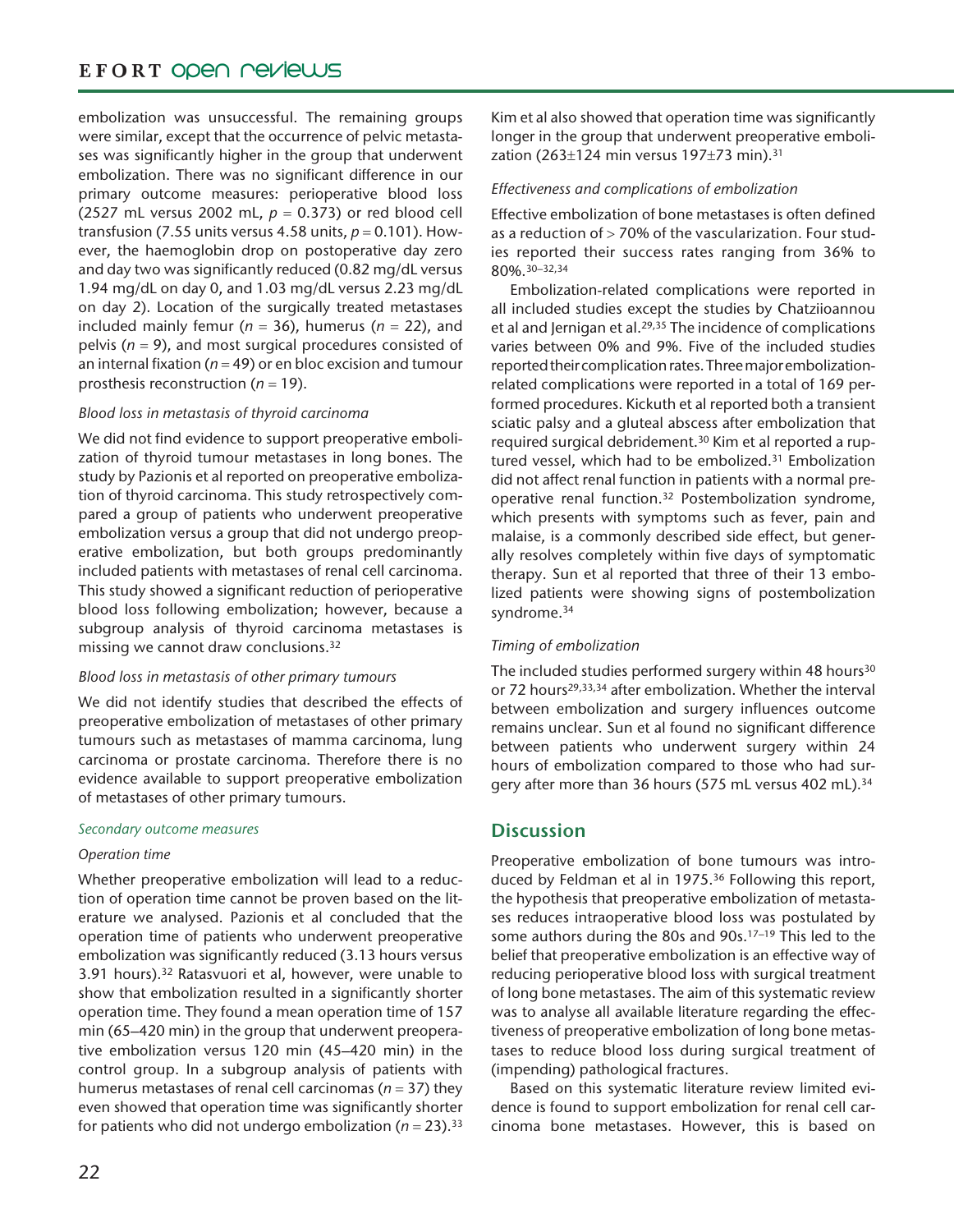low-quality studies, retrospective, non-randomized case control series with variable outcomes. There is some indirect evidence from a low-level study that can support preoperative embolization of bone metastases of hepatocellular carcinoma. We could not find evidence that supports embolization of bone metastasis of thyroid carcinoma and metastases of other origin. Although the evidence regarding the effectiveness of preoperative embolization for renal cell carcinoma is not unambiguous, three out of six studies showed a positive effect. Furthermore, the study by Ratasvouri et al correlated a less successful embolization with more perioperative blood loss. So half of the studies included in this review showed a decrease in perioperative blood loss or transfusion requirement after preoperative embolization of renal cell carcinoma, with reductions ranging between 290 and 1000 mL, and 1.1–1.4 units of blood transfusion required. Despite the fact that this evidence mainly comes from retrospective level III studies, it seems reasonable to conclude that preoperative embolization of metastases of renal cell carcinoma leads to a reduction in blood loss. To draw conclusions about whether bone metastases of hepatocellular carcinoma and thyroid carcinoma benefit from preoperative embolization is more difficult. Only one study showed some indirect effect (smaller haemoglobin drop after surgery) of embolization of metastases of hepatocellular carcinoma; however, this was not reflected in our primary outcome measurements (perioperative blood loss or transfusion requirement).

The aim of this review was to determine the effectiveness of all types of bone metastases, including other commonly seen metastases originating from lung, breast, or prostate tumours. Despite our general search, there data were only found on metastases of renal cell carcinoma, hepatocellular carcinoma, and thyroid carcinoma. Whether metastases of other primary tumours could benefit from preoperative embolization is therefore uncertain. Some authors have argued that all metastases are by definition hypervascular, with some being extremely hypervascular.37 Hypervascularity could be assessed through obtaining a preoperative magnetic resonance imaging (MRI) scan or contrast-enhanced computed tomography (CT) scan. At MRI, signs of contrast enhancement, presence of large-flow voids, intratumoural haemorrhage, all predict tumour hypervascularity. However, the lack of these criteria does not exclude hypervascular metastases.38 The accuracy of contrast-enhanced CT for detecting hypervascular bone tumours is unknown, but its sensitivity and specificity to detect hypervascular liver metastases in soft tissues are respectively 97% and 76%.39 Furthermore, large case series such as those described by Ristevski et al,<sup>8</sup> including more than 600 patients undergoing stabilization of metastatic femur lesions, or national databases including patients with surgically treated bone metastases,

such as the Dutch OPTIMAL cohort<sup>40</sup> would help to provide data on perioperative blood loss, specified per tumour, in order to identify other metastatic tumours that might benefit from preoperative embolization.

It remains difficult to determine the effect of preoperative embolization for surgically treated bone metastases because (1) the type of primary tumour, (2) the location, and (3), the type of surgery, may all influence the amount of perioperative blood loss. Within the present literature, these factors are generally combined into one research group and compared to a matched untreated group. This inevitably leads to a wide range of reported blood loss, making detection of significant differences more challenging. However, more importantly, the outcome of these studies cannot answer the question of whether metastases that need specific surgical treatment need to be embolized. A recently published meta-analysis on preoperative embolization of metastases in spinal surgery struggles with the same issue.<sup>41</sup> Although the meta-analysis concludes that it is effective to embolize spinal metastases, no specified recommendation can be made per surgical technique, because the included techniques range from extensive open surgery such as complete vertebrectomy and anterior fixation, to minimally invasive surgery such as dorsal spondylodesis. Because many patient and disease factors are combined within research populations, it is difficult to compare outcomes between studies. From a surgical point of view, randomized studies taking into account the three major factors determining perioperative blood loss (type of primary tumour, location of metastases, type of surgery) are therefore desired.

## **Conclusions**

The clinical level of evidence that supports the effectiveness of preoperative embolization in order to reduce perioperative blood loss during surgical treatment of long bone metastases is low. Three retrospective case-cohort studies show that embolization of metastases originating from renal cell carcinoma reduced perioperative blood loss and/or blood transfusion requirements. One study shows that embolization of hepatocellular carcinoma metastases reduced postoperative haemoglobin drop, but does not reduce perioperative blood loss and/or transfusion requirement. For metastases of other primary tumours, no clinical evidence is available to make further recommendations. Preoperative embolization is technically successful in 36–75% of cases and is associated with complications in up to 9%. Surgery after embolization is always performed within 72 hours. More randomized controlled studies taking into account (1) primary tumour type (e.g. renal cell carcinoma, thyroid carcinoma, mamma carcinoma or lung carcinoma), (2) location (e.g. femur, humerus, pelvis), (3) and surgical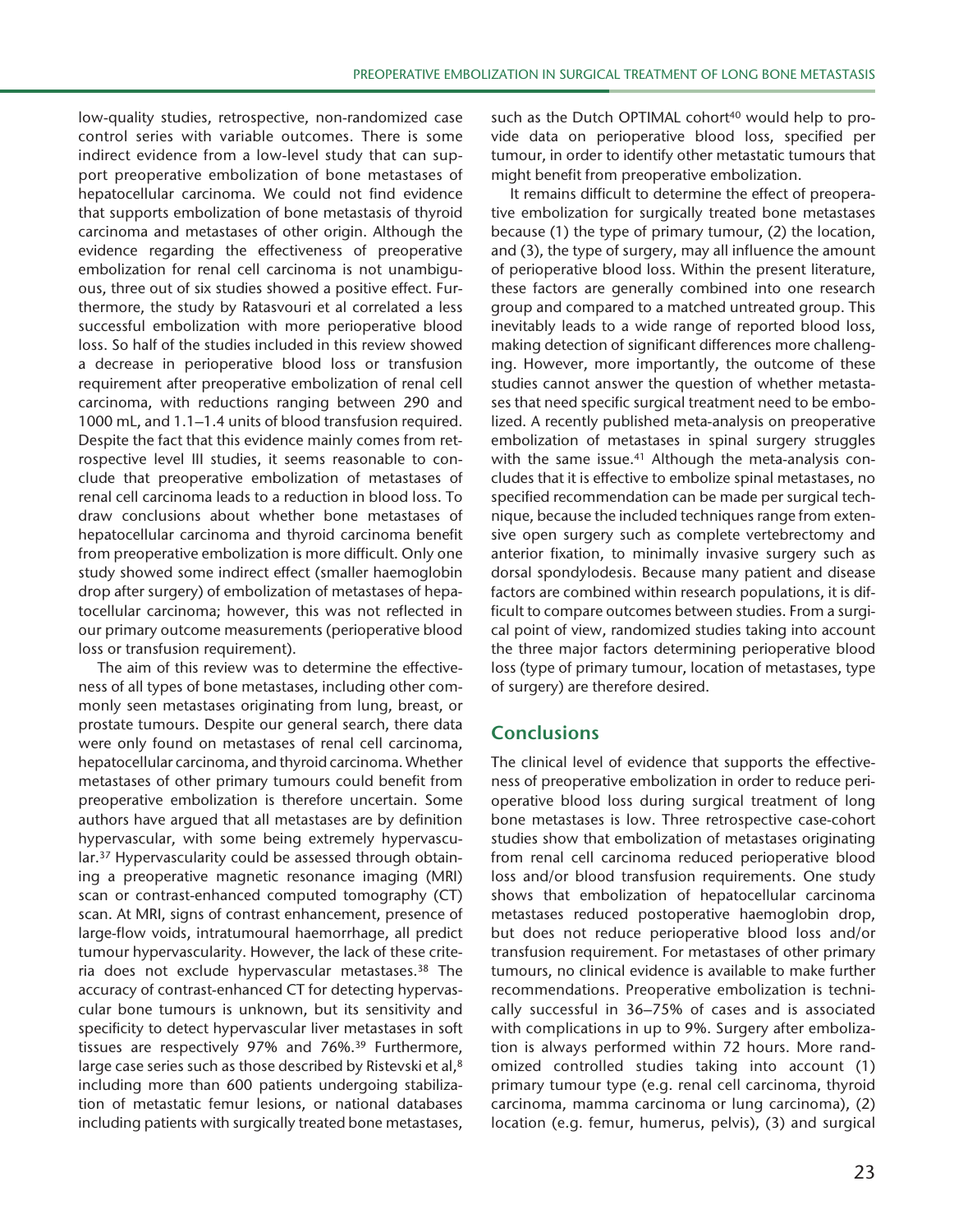## EFORT OPEN PEVIEWS

technique (e.g. intramedullary nailing, plating or arthroplasty), are needed to develop more detailed recommendations about which long bone metastases should undergo preoperative embolization.

## **Author Information**

Department of Orthopaedics, Erasmus MC, University Medical Centre Rotterdam, Rotterdam, The Netherlands

Correspondence should be sent to: P. Koen Bos, Erasmus MC, University Medical Centre Rotterdam, Department of Orthopaedics, PO Box 2040, 3000CA Rotterdam, The Netherlands. Email: p.k.bos@erasmusmc.nl

**Acknowledgements**

We thank Wichor Bramer, biomedical information specialist at Erasmus MC, for his assistance with our search. We thank Max Reijman, senior researcher in the department of orthopaedics at Erasmus MC, for his assistance in our data synthesis.

### **Funding statement**

No benefits in any form have been received or will be received from a commercial party related directly or indirectly to the subject of this article.

#### **ICMJE CONFLICT OF INTEREST STATEMENT**

PKB reports he is an orthopaedic surgeon at Erasmus MC Rotterdam. The other authors declare no conflict of interest relevant to this work.

#### **Licence**

© 2019 The author(s)

This article is distributed under the terms of the Creative Commons Attribution-Non Commercial 4.0 International (CC BY-NC 4.0) licence (https://creativecommons. org/licenses/by-nc/4.0/) which permits non-commercial use, reproduction and distribution of the work without further permission provided the original work is attributed.

#### **References**

**1. Harrington KD.** Orthopedic surgical management of skeletal complications of malignancy. *Cancer* 1997;80:1614–1627.

2. Coleman RE. Metastatic bone disease: clinical features, pathophysiology and treatment strategies. *Cancer Treat Rev* 2001;27:165–176.

**3. Mundy GR.** Metastasis to bone: causes, consequences and therapeutic opportunities. *Nat Rev Cancer* 2002;2:584–593.

**4. Oster G, Lamerato L, Glass AG, et al.** Natural history of skeletal-related events in patients with breast, lung, or prostate cancer and metastases to bone: a 15-year study in two large US health systems. *Support Care Cancer* 2013;21:3279–3286.

**5. Saad F, Lipton A, Cook R, Chen YM, Smith M, Coleman R.** Pathologic fractures correlate with reduced survival in patients with malignant bone disease. *Cancer* 2007;110:1860–1867.

**6. Barton PP, Waneck RE, Karnel FJ, Ritschl P, Kramer J, Lechner GL.** Embolization of bone metastases. *J Vasc Interv Radiol* 1996;7:81–88.

**7. Arvinius C, Parra JL, Mateo LS, Maroto RG, Borrego AF, Stern LL.** Benefits of early intramedullary nailing in femoral metastases. *Int Orthop* 2014;38:129–132.

8. Ristevski B, Jenkinson RJ, Stephen DJ, et al. Mortality and complications following stabilization of femoral metastatic lesions: a population-based study of regional variation and outcome. *Can J Surg* 2009;52:302–308.

**9. Janssen SJ, Braun Y, Ready JE, et al.** Are allogeneic blood transfusions associated with decreased survival after surgery for long-bone metastatic fractures? *Clin Orthop Relat Res* 2015;473:2343–2351.

**10. Mitchell MD, Betesh JS, Ahn J, Hume EL, Mehta S, Umscheid CA.** Transfusion thresholds for major orthopedic surgery: a systematic review and meta-analysis. *J Arthroplasty* 2017;32:3815–3821.

**11. Janssen SJ, Teunis T, Hornicek FJ, van Dijk CN, Bramer JA, Schwab JH.** Outcome after fixation of metastatic proximal femoral fractures: a systematic review of 40 studies. *J Surg Oncol* 2016;114:507–519.

**12. Campanacci M,, et al.***Bone and soft tissue tumors*. New York: Springer-Verlag, 1990.

**13. Moher D, Liberati A, Tetzlaff J, Altman DG; PRISMA Group.** Preferred reporting items for systematic reviews and meta-analyses: the PRISMA statement. *BMJ* 2009;339:b2535.

**14. Slim K, Nini E, Forestier D, Kwiatkowski F, Panis Y, Chipponi J.** Methodological index for non-randomized studies (minors): development and validation of a new instrument. *ANZ J Surg* 2003;73:712–716.

**15. Reuter M, Heller M, Heise U, Beese M.** Transcatheter embolization of tumors of the musculoskeletal system. *Rofo* 1992;156:182–188.

**16. van Tol KM, Hew JM, Links TP.** Images in thyroidology. Embolization of a bone metastasis of follicular thyroid carcinoma. *Thyroid* 2000;10:621–622.

**17. Roscoe MW, McBroom RJ, St Louis E, Grossman H, Perrin R.** Preoperative embolization in the treatment of osseous metastases from renal cell carcinoma. *Clin Orthop Relat Res* 1989;238:302–307.

**18. Görich J, Solymosi L, Hasan I, Sittek H, Majdali R, Reiser M.** Embolization of bone metastases. *Radiologe* 1995;35:55–59.

**19. Layalle I, Flandroy P, Trotteur G, Dondelinger RF.** Arterial embolization of bone metastases: is it worthwhile? *J Belge Radiol* 1998;81:223–225.

**20. Basile A, Rand T, Lomoschitz F, et al.** Trisacryl gelatin microspheres versus polyvinyl alcohol particles in the preoperative embolization of bone neoplasms. *Cardiovasc Intervent Radiol* 2004;27:495–502.

**21. Börüban S, Sancak T, Yildiz Y, Sağlik Y.** Embolization of benign and malignant bone and soft tissue tumors of the extremities. *Diagn Interv Radiol* 2007;13:1641–1671.

**22. Owen RJT.** Embolization of musculoskeletal bone tumors. *Semin Intervent Radiol* 2010;27:111–123.

**23. Stephen D.** Preoperative embolization of bone metastases. *Tech Orthop* 2004;19:49–52.

**24. Bernd L, Ewerbeck V, Richter G.** Arterial embolization as a therapeutic possibility of tumors of the skeletal system. *Aktuelle Traumatol* 1994;24:87–90.

**25. Rossi C, Ricci S, Boriani S, et al.** Percutaneous transcatheter arterial embolization of bone and soft tissue tumors. *Skeletal Radiol* 1990;19:555–560.

**26. Rossi G, Mavrogenis AF, Rimondi E, et al.** Selective arterial embolisation for bone tumours: experience of 454 cases. *Radiol Med (Torino)* 2011;116:793–808.

**27. Miller DL, Haines GA, Juliano PJ, Ghosh BC.** Preoperative embolization of osseous metastases from hypervascular cancers. *J Surg Oncol* 1995;60:133–134.

**28. Kwon JH, Shin JH, Kim JH, et al.** Preoperative transcatheter arterial embolization of hypervascular metastatic tumors of long bones. *Acta Radiol* 2010;51:396–401.

**29. Chatziioannou AN, Johnson ME, Pneumaticos SG, Lawrence DD, Carrasco CH.** Preoperative embolization of bone metastases from renal cell carcinoma. *Eur Radiol* 2000;10:593–596.